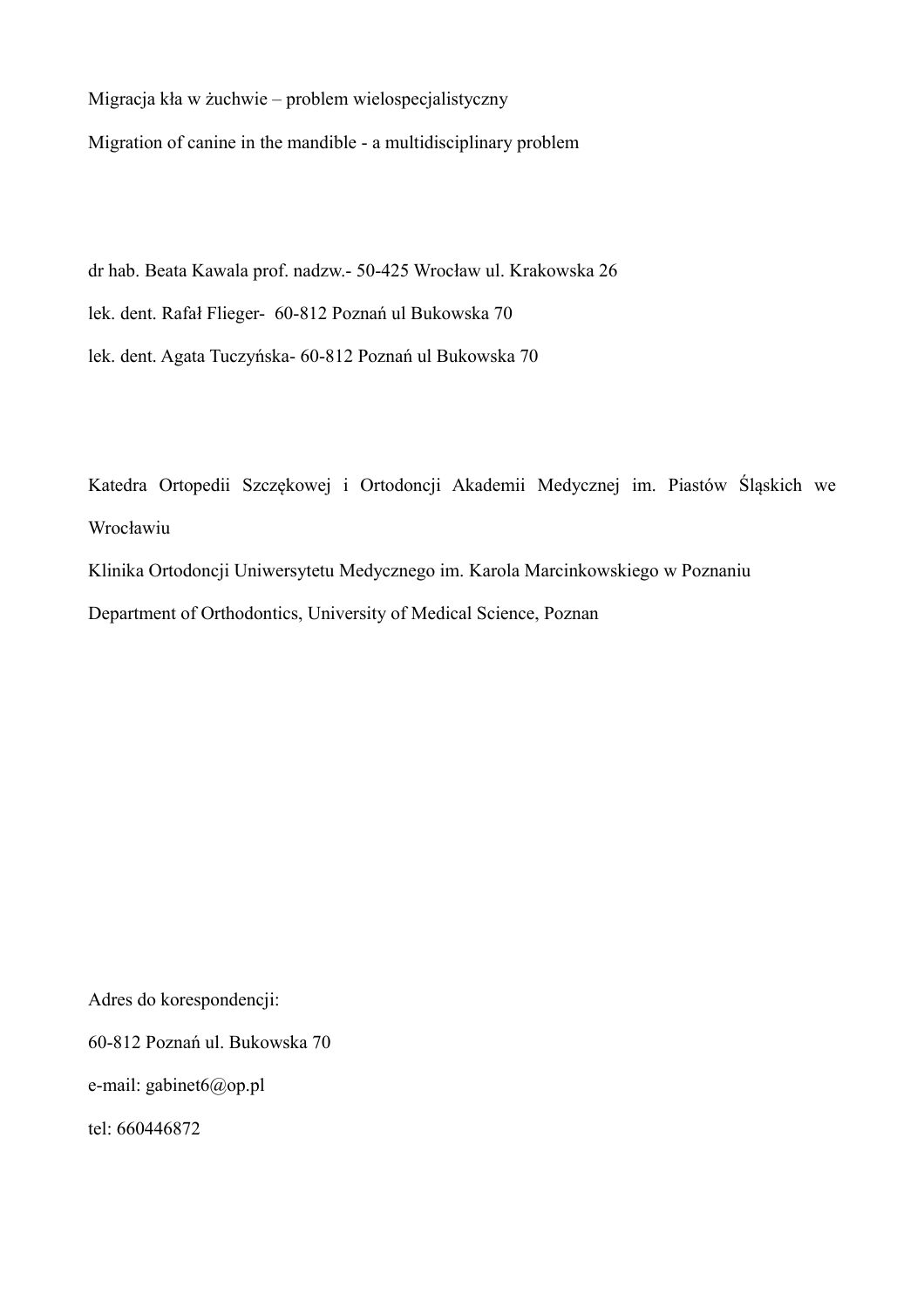## Streszczenie

Dolne kły stałe są jedynymi zębami człowieka, które mogą ulec migracji w miejsce odległe od położenia zawiązka. Transmigracja jest zjawiskiem związanym z przekroczeniem linii pośrodkowej żuchwy przez zatrzymanego kła przy współistniejących czynnikach patologicznych. Wśród przyczyn prowadzących do zatrzymania kłów wymienia się czynniki miejscowe takie jak brak miejsca w łuku, nieprawidłową kolejność wyrzynania zębów, zęby nadliczbowe, zębiaki, przetrwałe zęby mleczne oraz urazy w okolicy wyrostka zębodołowego. Do przyczyn ogólnych zaliczono między innymi dziedziczność, awitaminozy, zaburzenia endokrynologiczne oraz zwyrodnienie włókniste kości. Wprowadzenie do łuku transmigrującego kła jest możliwe jeżeli wierzchołek jego korzenia nie przemieści się dalej niż obszar wierzchołka sąsiadującego z nim zęba

siecznego bocznego lub gdy jego korona nie przekroczy okolicy wierzchołków zębów siecznych po stronie przeciwnej. Przyjęto również, że w przypadkach kiedy zachowana jest odpowiednia ilość miejsca dla zatrzymanego kła można wykonać jego autotransplantację.

## Summary

The lower canines are the only permanent human teeth, which may be migrating in a place distant from the location of the germ. Transmigration is a phenomenon associated with crossing the midline of the mandible by the detainee canine concurrent pathological factors. Among the reasons leading to the impaction of canines are mentioned local factors such as lack of space in the arch, an incorrect sequence of eruption of teeth, supranumerary teeth, odontomas, persistent deciduous teeth and trauma in the area of the alveolar process. Generals factorss included, inter alia, general heredity, vitamin deficiency, endocrine disorders and degeneration of fibrous bone. Insertion of transmigraiting canine to the dental arch is possible if the root tip moves no further than the top area of the adjacent lateral incisor crown, or if its vertices does not exceed the area of teeth incisors on the opposite side. Also assumed that in cases when preserved is adequate space for the detainee cannine, autotransplantation is possible.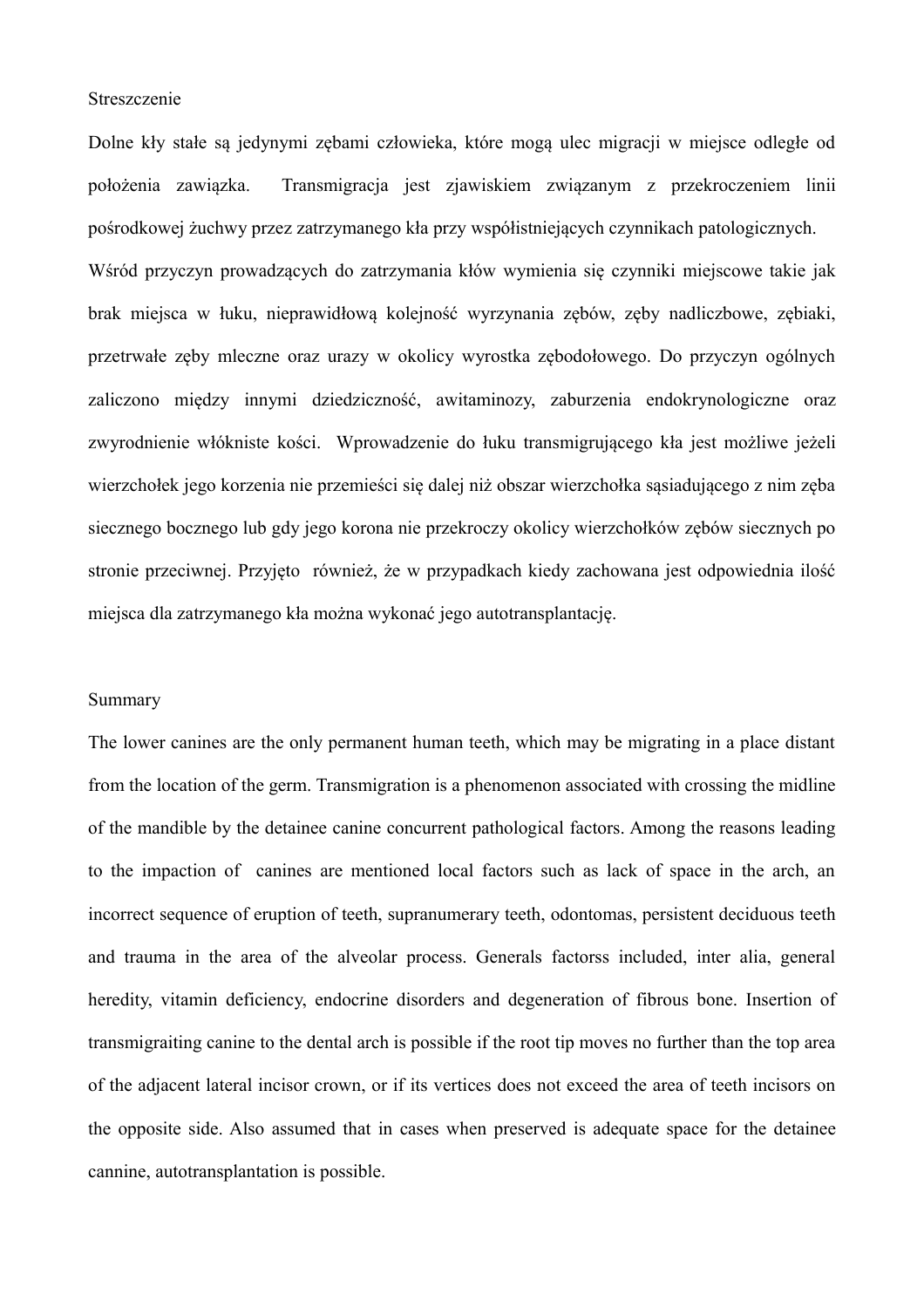Słowa kluczowe: zęby zatrzymane, transmigracja kła, pantomogram

Keywords: impacted teeth, canine transmigration, pantomographic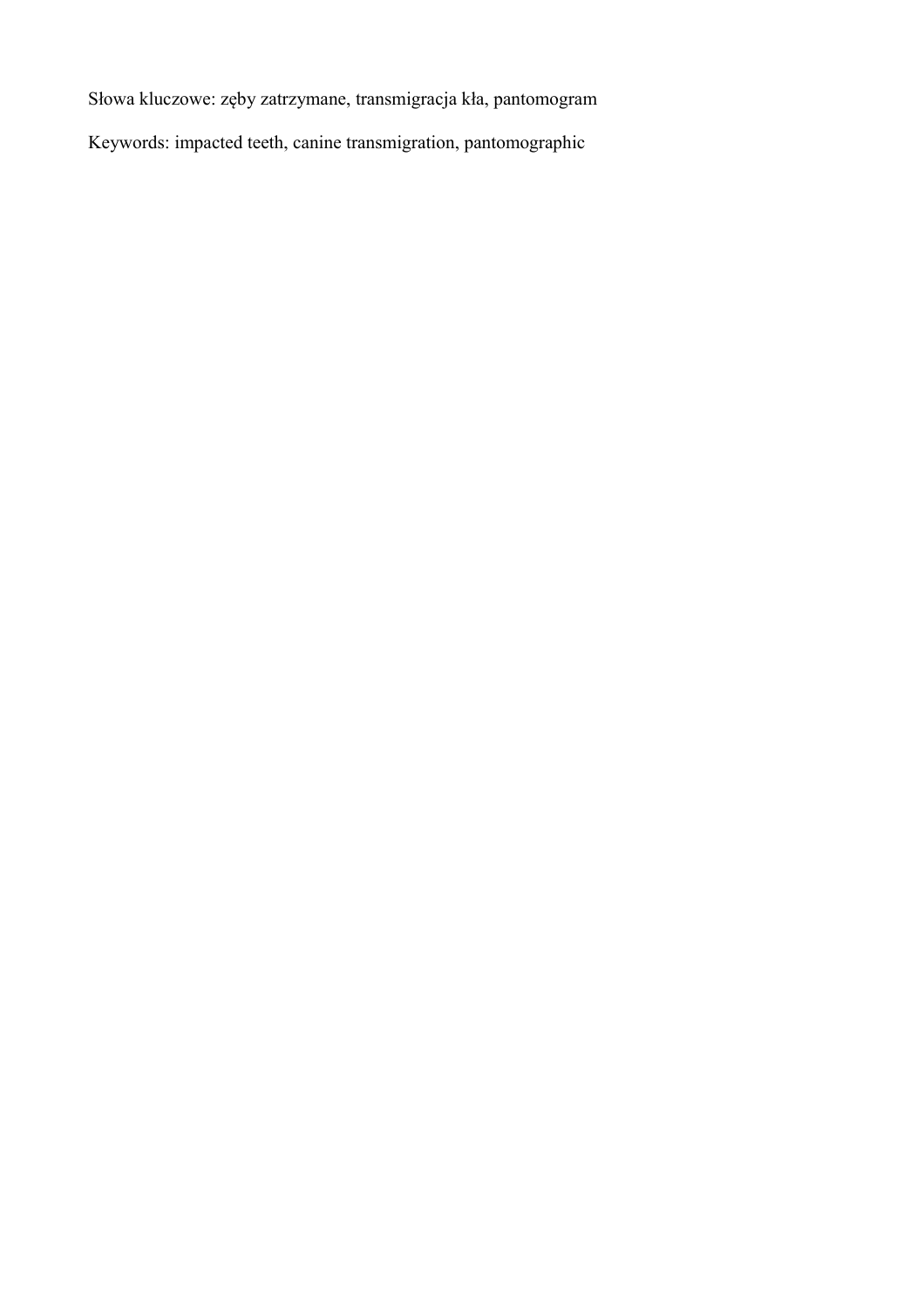Teeth development disorders are a quite frequent anomaly, which may contribute to complications as regards the development of the masticatory organ or the formation of dental occlusion. Researchers treat these complications as qualitative and quantitative changes which can be divided into five groups: supernumerary teeth (hyperdontia), lack of tooth buds (hypodontia), untypical teeth, missing elements in the tooth structure development, improper placement of tooth buds and their migrations. [1].

Mupparapu classified transmigrated mandibular canines into the 5 following transmigration types: type 1 (accounting for 45.6 % of cases) – canine impacted mesio-angularly, labial or lingual to the anterior lower teeth, a part of the canine crown crosses the mandibular midline; type 2 (20% of cases) – canine located below the apices of lower incisors in the vicinity of the lower boarder of the mandible; type 3 (14% of cases) – canine erupted either mesial or distal to the opposite canine; type 4 (17% of cases) – canine horizontally impacted near the lower boarder of mandible, below the apices of either lower premolars or molars on the opposite side; type 5 (1.5% of cases) – canine is positioned vertically in the midline of the mandible [2]. Studies have shown that the dominant cases were related to retained canines in the maxilla (3.29%), while retained canines in the mandible represented only 0.44% of cases. It is also sex-dependent, i.e. women are more prone to this disorder than men [3].

According to the authors, canine migration in the mandible is usually a one-sided phenomenon and concerns most often the left-side canine (53.6%) rather than the right-side one (32.1%). The other cases include bilateral migration of canines. The clinically diagnosed lack of a permanent tooth in the lower dental arch at the time of its physiological eruption suggests the occurrence of a retained or transmigrating canine. The changed placement of a permanent canine can prevent the resorption of its deciduous equivalent which strongly suggests transmigration [4].

In the presented case, it was impossible to conduct a clinical examination and the transmigration process was symptomless. Consequently, pantomographic or periapical radiological images were regarded the basic diagnostics method [5].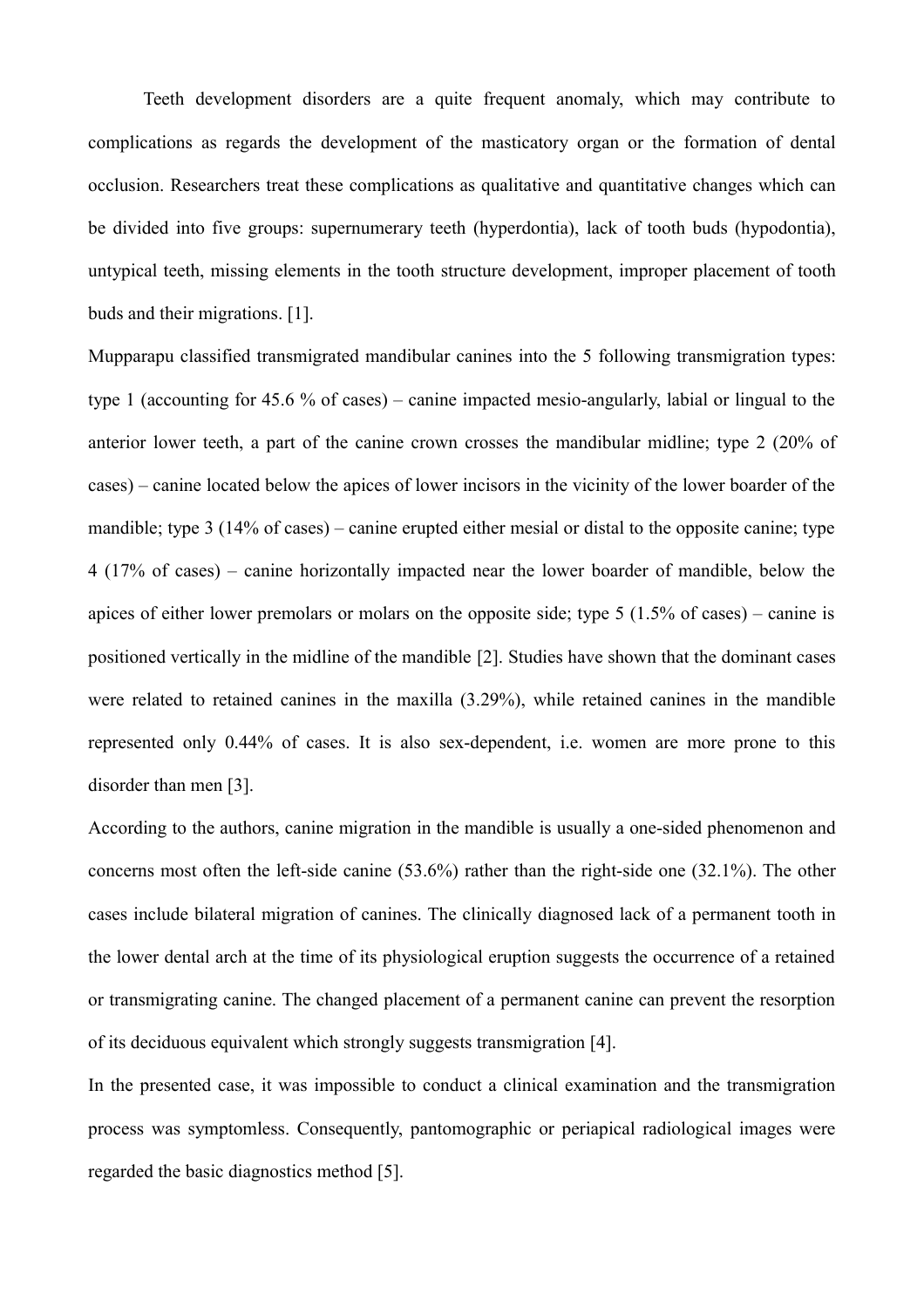Among the reasons of canine retention, researchers indicate such space-related factors as insufficient arch space, improper order of teeth eruption, supernumerary teeth, odontomas, persistent deciduous teeth as well as injuries near alveolar ridge. The main reasons of this phenomenon include, among others, heredity, avitaminosis, endocrinological disorders as well as fibrous degeneration of bones. It was also highlighted that except pantomographic and periapical radiological images, also other roentgen images can be used for diagnosing retained canines: occlusal images, lateral and posterior-anterior teleroentgenograms as well as recently applied computer tomography [6].

Mandibular canine transmigration is often accompanied by teeth abnormalities such as: lower lateral canine or second lower premolar hypodontia, enamel development disorder, stunted teeth and upper canine retention. In order to diagnose the transmigration at an early stage, it necessary to evaluate the inclination angle of the retained canines in a pantomographic image. An angle in the range of  $25^{\circ}$  to  $30^{\circ}$  against the midline should not contribute to transmigration. Canines inclined at  $30^{\circ}$  to  $50^{\circ}$  can potentially transmigrate. If the angle exceeds  $50^{\circ}$ , transmigration becomes the rule [7,8,9].

Other researchers claim that the etiology of canine transmigration is still not fully clear. Among the factors causing transmigration are incorrect location of tooth buds or malfunction of eruption forces. Furthermore, tubers, cysts, early loss of deciduous teeth, crowding and supernumerary teeth are also specified as etiological factors of transmigration. At present, it is believed that the co-existing pathological factors may also be connected with canine transmigration . Transmigration is defined as a progressing condition in the form of physiological movement of a retained tooth cross the mandibular midline, excluding other pathological factors [10].

The above argument is evidenced by a patient observed for the period of seven years (own case).

A 10-year old patient visited orthodontic practice with mandibular dental arch disorders on the right side. The pantomographic view [Fig.1] revealed that the lower right canine is positioned horizontally, the crown of the retained tooth is near the apex of a right lateral incisor and root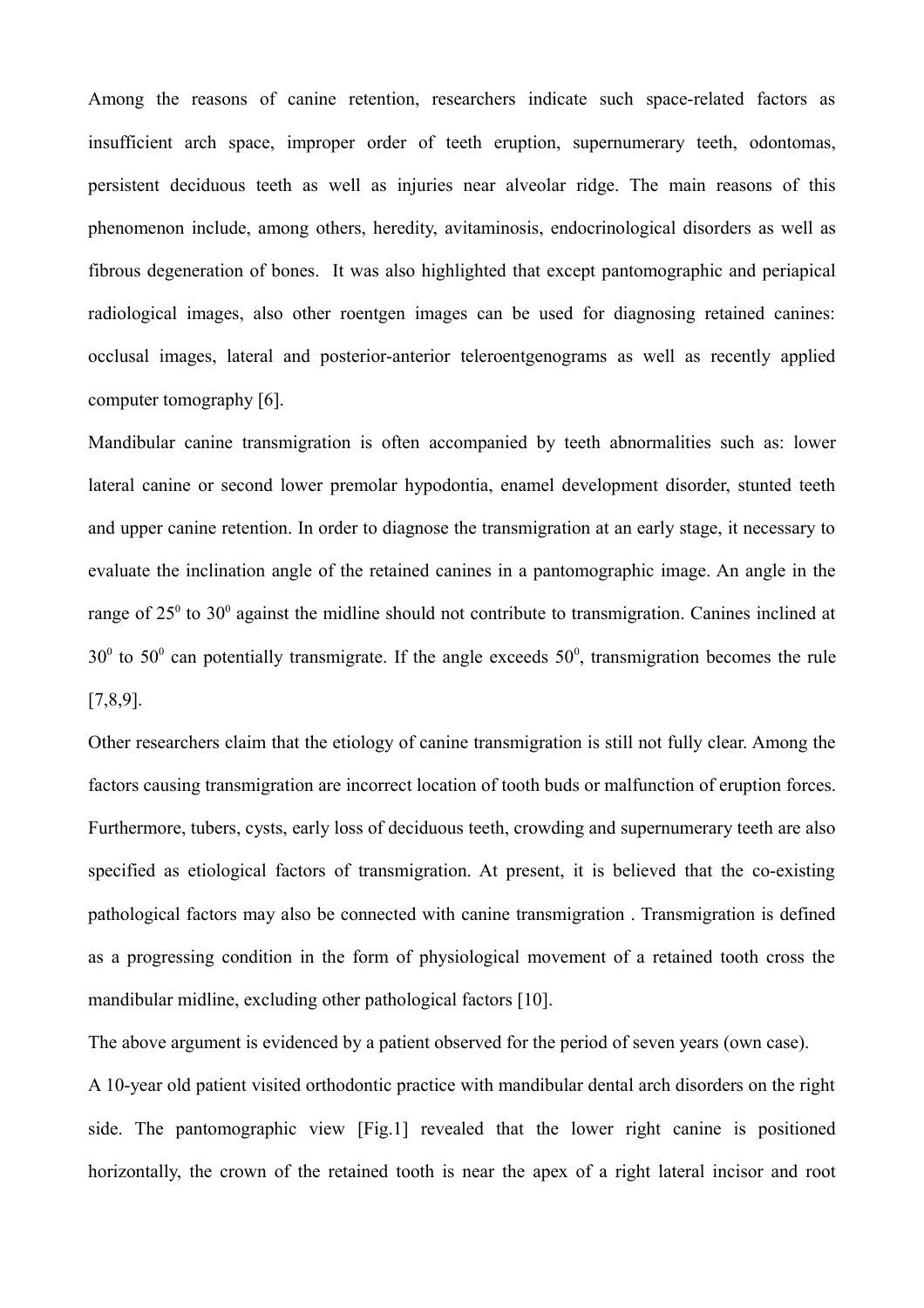formation is incomplete. The inclination angle of the retained canine against the midline is  $50^\circ$ . Such inclination angle makes tooth eruption doubtful. The canine was left for observation The following pantomographic view revealed insignificant migration of the lower right canine. The crown of the retained tooth is located in the line between root apices of central and right lateral incisors. The inclination angle of the retained canine against the midline is  $60^\circ$ . As the patient's parents did not consent to any dental treatment, over the years, canine undergoes further migration. A pantomographic image from 2011 showed retained first upper premolars as well as further lower right canine transmigration, positioned with its root apex facing towards the root apex of the right lateral incisor and with its crown facing towards the edge of the mandible body in the line of the root apex of the lower left canine. The radiological image does not reveal any features of the resorption of root apices of lower incisors [Fig 2].

The patient's treatment plan included extraction of the retained lower canine, extraction of deciduous maxillary canines, closing of post-extraction gaps, forced eruption of retained upper premolars, correction of the position of crowded and rotated teeth in order to obtain correct occlusion, i.e. orthodontic treatment with the use of upper and lower fixed orthodontic appliances. The patient accepted the treatment plan only partially - he did not agree to the extraction of the retained mandibular canine. This decision may be the cause of many unforeseen circumstances in the event of any injury in the area of the mandible. The patient is aware of the risks, it expects further radiological observations.

Surgical extraction, transplantation, radiological observation as well as surgical uncovering of the impacted tooth along with orthodontic treatment are the methods of treating canines migrating in the mandible which are most frequently mentioned in the literature [11]. The authors emphasised that in the case of tooth extraction, although the tooth migrated to the other side, the tooth is innervated by nerves originating in the side it migrated from. Therefore, it is extremely important to anaesthetise the nerve on the appropriate side [12]. Another described method is transplantation of the migrated canine. According to the researchers, transplantation is possible only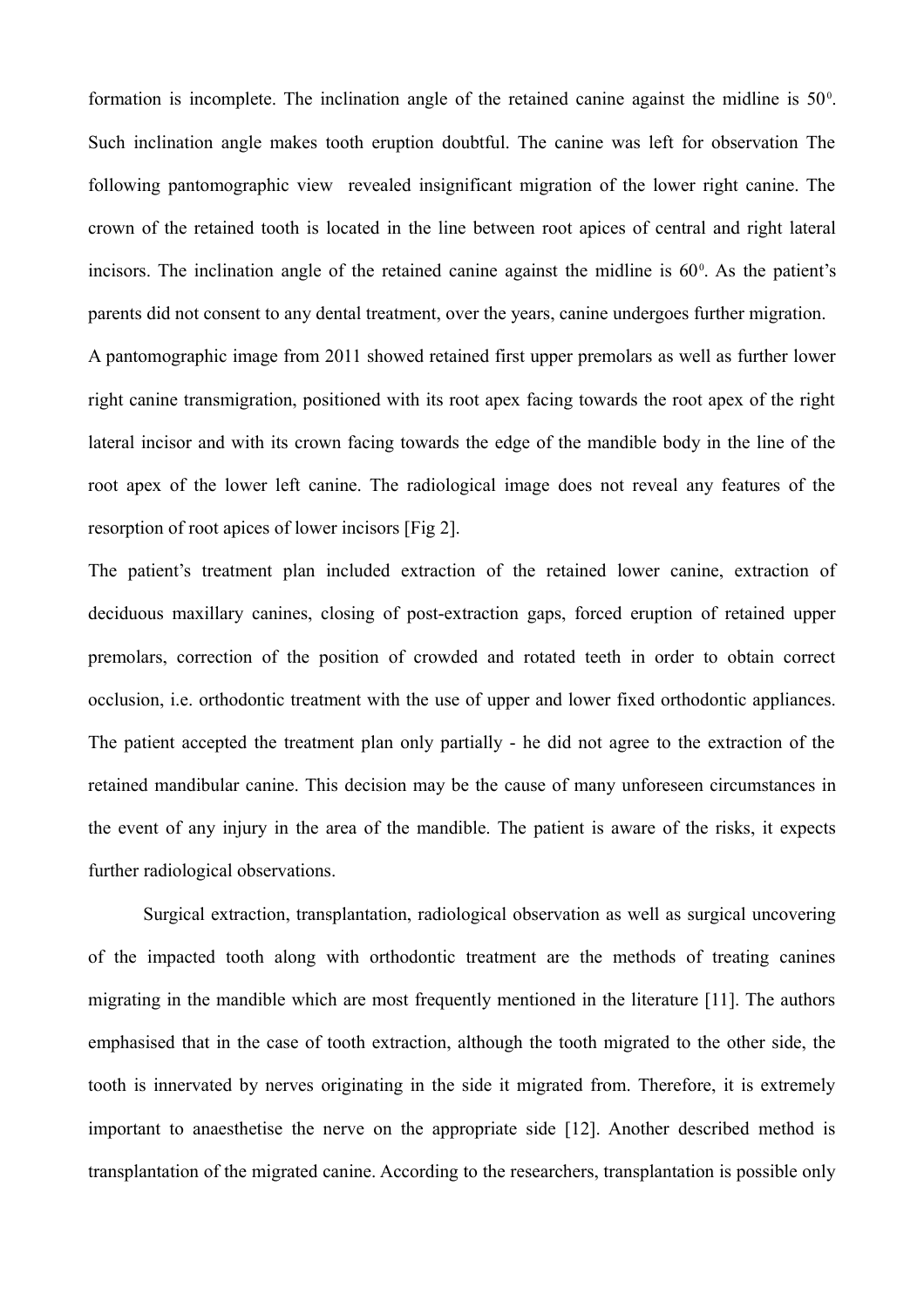when lower incisors are placed correctly and there is enough space for autotransplantation of the canine [13]. It was said that in order to ascertain tooth vitality and the development of neurovascular bundle, root development should not be completed [14]. Orthodontic treatment with fixed light-wire orthodontic appliances following surgical uncovering of the migrating canine crown is possible only when the canine is located labially and its crown does not cross the area of lower incisors on the opposite side or when the root apex is not displaced beyond the area of the neighbouring lower lateral incisor apex. The most frequently applied method is, however, the extraction of the transmigrating canine and its prosthetic restoration. Hence, it is important to leave the deciduous canine as long as possible in order to maintain correct features (width) of its alveolar area in the mandible and thus enable implant-prosthetic treatment [15]. A narrow alveolar process is one of the limiting factors for implant treatment procedures. Often in such a clinical situation, it is necessary, at first, to reconstruct the missing bone tissue by way of autogenous bone graft or the use of bone substitute materials. Alternatively, splitting of the narrow mandibular alveolar area is applied. Piezoelectricity is a method applied to facilitate the procedure. In this method, traumatisation of bone tissue while cutting is much more limited as compared to other traditional cutting tools, such as drills, gouges or saws [16].

Comparison of different results of radiological examination and the evaluation of their importance in diagnosing transmigration of mandible canines conducted in the group of 7 patients aged 12-19 (evaluation included: 7 pantomograms, 2 lateral head images, 4 mandible occlusal images at the angle of  $45^\circ$ , 3 mandible occlusal images at the angle of  $90^\circ$ , 2 periapical images of the area of lower deciduous canine and 1 mandible tomographic examination) proved that the basic diagnostic image in the case of transmigrating canines is the pantomogram. However, this type of radiological image does not allow for diagnosing the resorption of lower incisors' roots in the area of the migrating canine. The authors emphasised that the lateral head images as well as the mandible occlusal images at the angle of 90<sup>°</sup> show lingual vestibular positioning of the retained canines. The images taken inside the mouth cavity were found by authors least useful diagnostically, as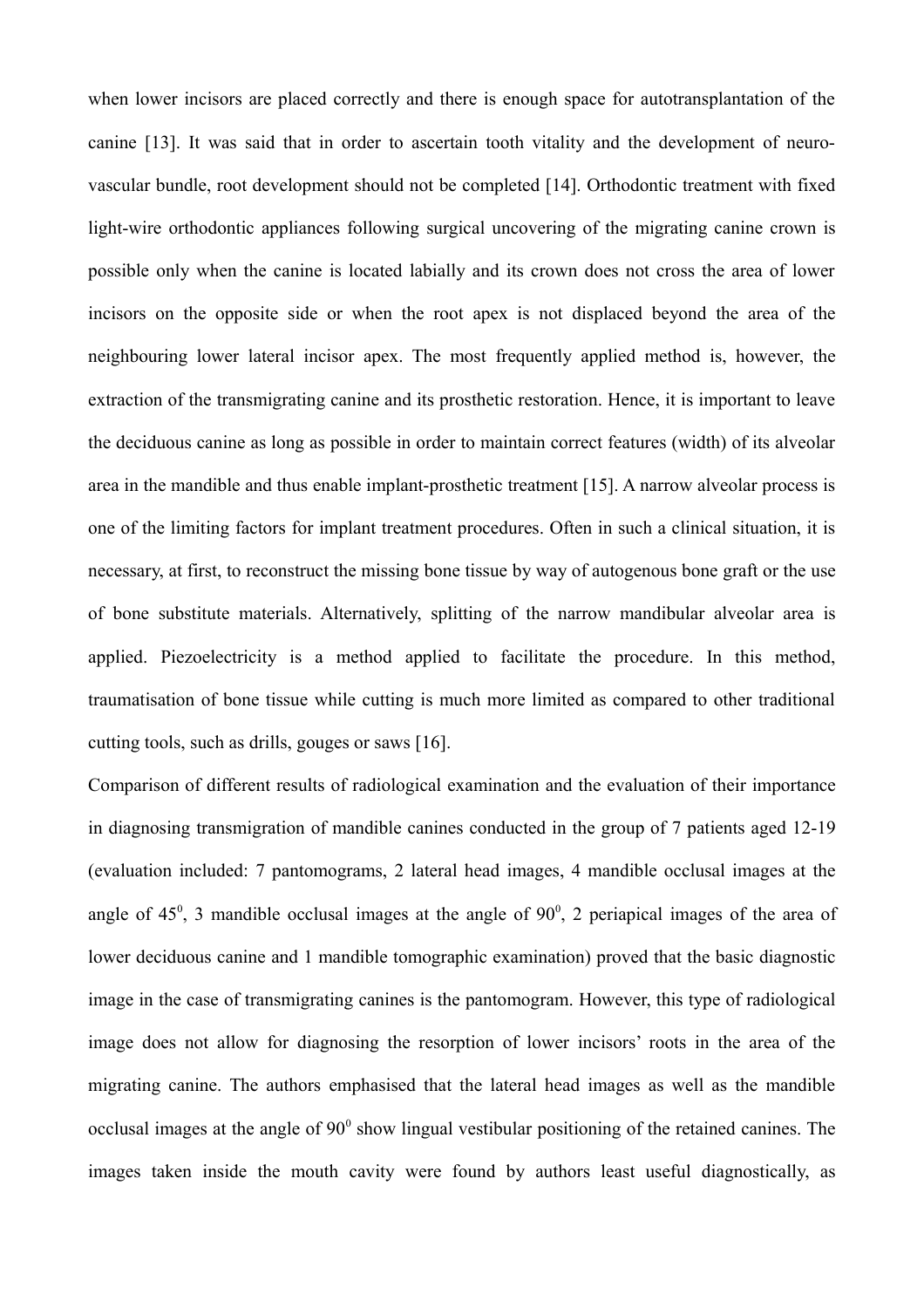transmigrating canines that are low are often not visible in the images, which could wrongly suggest hypodontia [17].

Canine transmigration is a rare dental anomaly and its early diagnosis is crucial for later treatment. Intraoral roentgen images tend to be insufficient and do not allow for correct diagnosis. Authors of many publications emphasised that the most efficient diagnostic method is a pantomographic image taken in particular in the mixed dentition period, when a fixed canine did not erupt in and after the physiological eruption period. When referring to treatment methods, researchers most often point to surgical treatment in the form of migrated canine extraction. At the same time, the authors highlighted that defects and bone deformation are significant dental problems occurring in the maxillary alveolar process area and mandibular dental alveolus as a consequence of early extractions and surgical procedures such as resection, redectomy, extraction of retained teeth, benign tumours, retained roots, cyst enucleation, pathological processes around teeth (endo-perio syndrome) as well as incorrect prosthetic restoration and aging processes. Atrophy of bone structure has an adverse impact on prosthetic foundation and hampers the later implantprosthetic treatment [18].

Autotransplantation can be carried out only in very few cases similarly to the orthodontic treatment which is recommended only when the retained canine is located labially and its crown or apex is correctly located (from the anatomical point of view) against lower incisors.

## Literature

[1]. Dyras M, Jankowska K, Czupryna S: Ocena częstotliwości występowania zaburzeń rozwojowych zębów u pacjentów leczonych w Katedrze Ortodoncji Instytutu Stomatologii Uniwersytetu Jagiellońskiego. Dent. Med. Probl. 2003, 2, 349–354.

[2]. Mupparapu M: Patterns of intra-osseous transmigration and ectopic eruption of mandibular canines: review of literature and report of nine additional cases. Dentomaxillofac Radiol 2002, 31,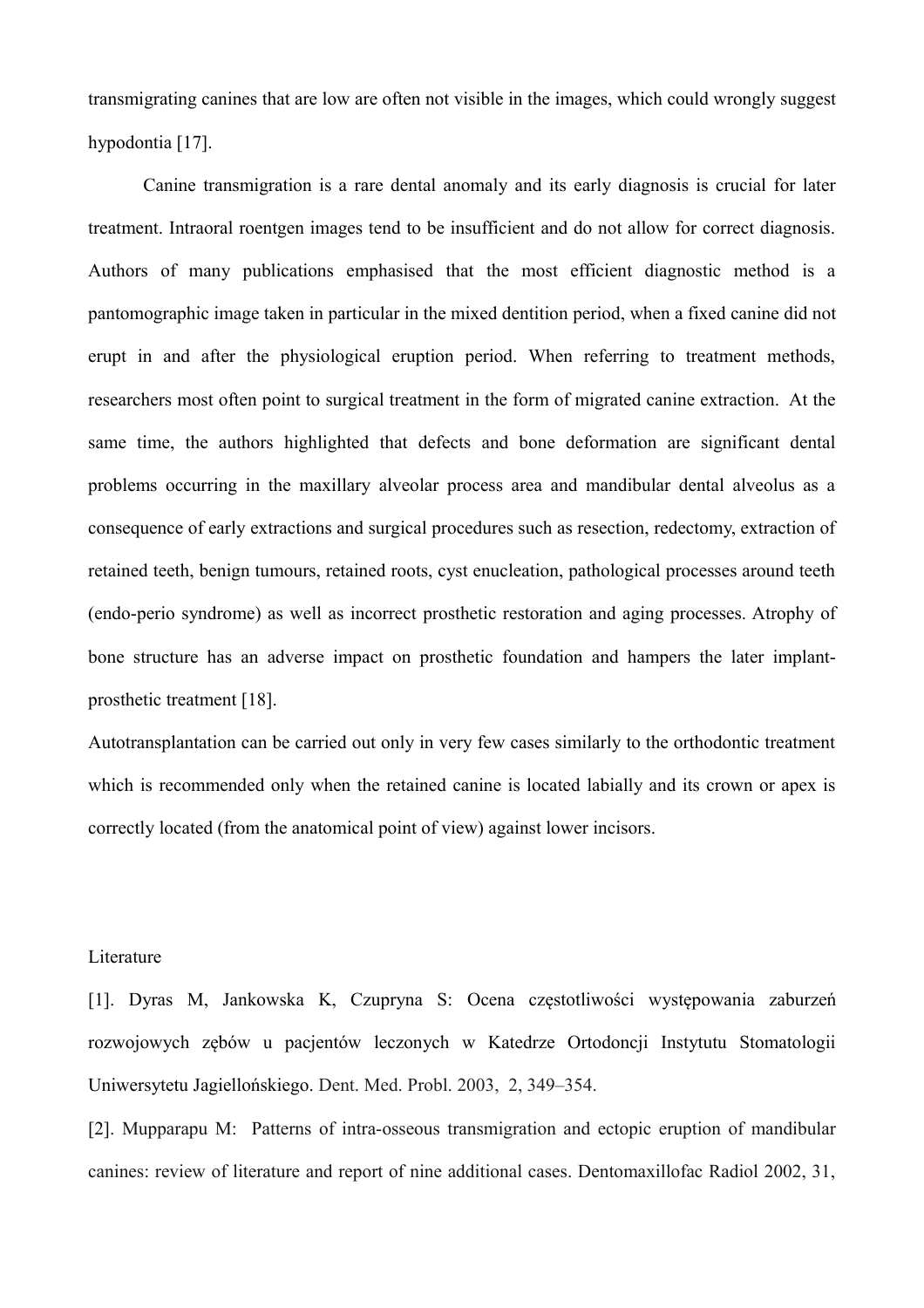355–360.

[3]. Aydin U, Yilmaz HH, Yildirim D: Incidence of canine impaction and transmigration in a patient population. Dentomaxillofac Radiol 2004, 33, 164-169.

[4]. González-Sánchez AM, Berini-Aytés L: Transmigrant impacted mandibular canines.A retrospective study of 15 cases JADA 2007, 11, 1450-1455.

[5]. Janas A, Nowak T, Grześak- Janas G: Ocena częstości występowania I położenia zatrzymanych kłów w szczęce i żuchwie. Implantoprotetyka 2009, 10, 44-47.

[6]. Janas A, Nowak T, Grześak- Janas G: Patogeneza I rozwój zatrzymanych kłów. Dental Forum 2009, 2, 85-88.

[7]. Joshi MR. Transmigrant mandibular canines: a record of 28 cases and a retrospective review of the literature. Angle Orthod 2001;71:12–22

[8]. Becker K, Doliński J, Truszel M: Transmigracja kła żuchwy. Opis przypadku na tle przeglądu literatury. Poradnik Stomatologiczny 2005, 7, 5-10.

[9]. Buyukkurt MC, Aras MH, Caglaroglu M, Gungormus M: Transmigrant mandibular canines. J Oral Maxillofac Surg 2007,65,2025-2029

[10]. Kara MI, Ay S, Aktan AM., Sener I, Bereket C, Ezirganli S, Demirkol M: Analysis of different type of transmigrant mandibular teeth. Med Oral Patol Oral Cir Bucal 2011, 1, 335-340.

[11]. Camilleri S, Scerri E: Transmigration of mandibular canines-a review of the literature and a report of five cases. Angle Orthod 2003, 73, 753-762

[12]. Auluck A, Nagpal A, Setty S, Pai KM, Sunny J: Transmigration of impacted mandibular canines-report of 4 cases. J Can Dent Assoc 2006, 72, 249-252

[13]. Raffat A, Ijaz A: Autotransplantation of transmigrated mandibular canine. J Pak Med Assoc 2009, 1, 53-55

[14]. Paulsen HU, Andreasen JO, Schwarz O: Autotransplantacja przedtrzonowców i